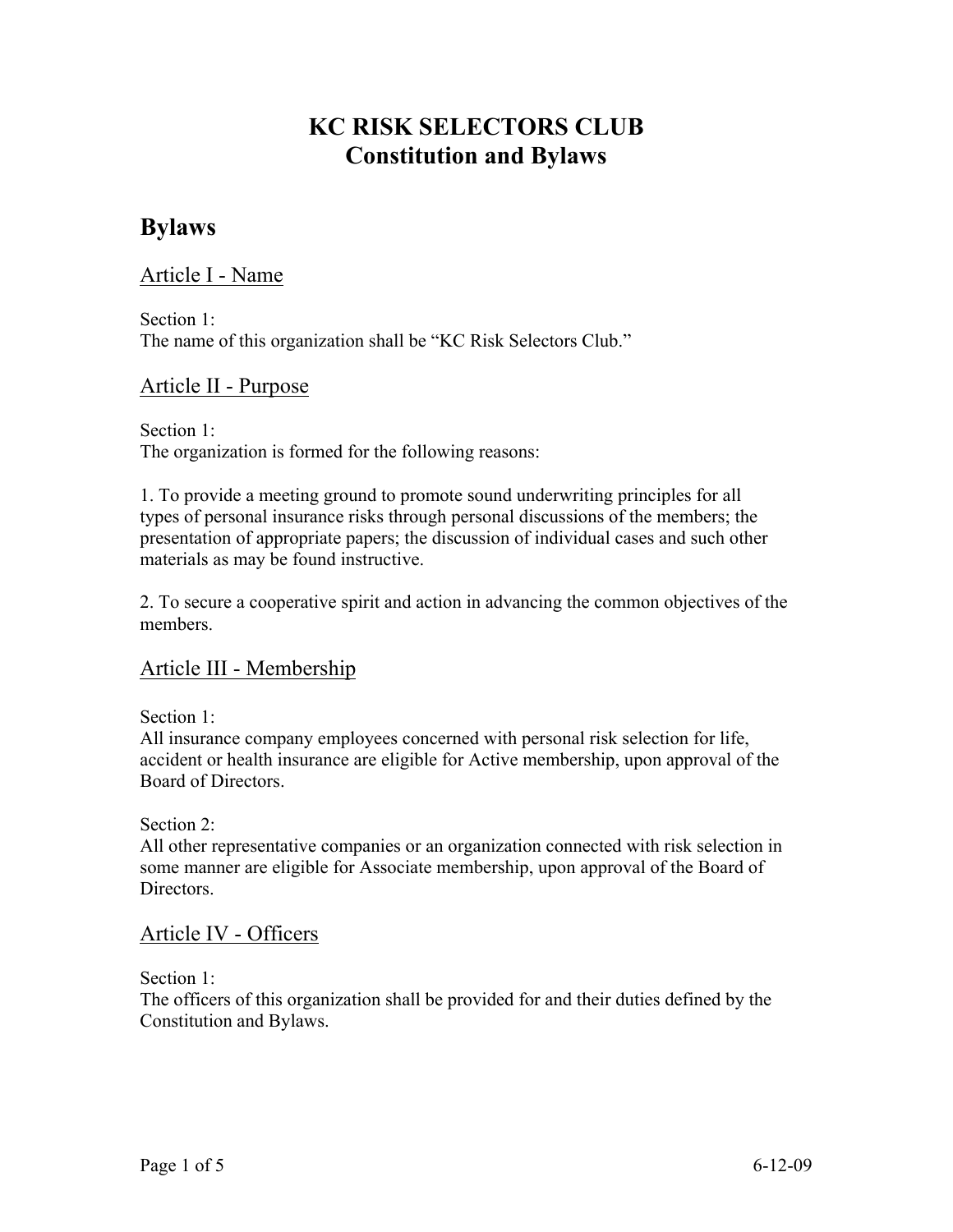# Article V - Membership and Dues

#### Section 1:

Active membership in the organization shall be limited to persons concerned with personal risk selection for insurance companies.

#### Section 2:

Associate membership in the organization shall be limited to persons connected with personal risk selection in some manner for other representative companies or organizations.

#### Section 3:

Honorary membership shall be bestowed by the Board of Directors to persons who have performed some work of distinction for the club and to persons that have retired from employment of an active member company.

#### Section 4:

Annual dues of shall be payable by each company represented, including Associate member companies. A VIP sponsorship requires an additional annual fee and entitles that sponsor to be recognized at our quarterly membership meetings and acknowledged in any correspondence produced by the Association. The Secretary-Treasurer shall send the notice of dues to each company one time per year, No dues shall be payable by Honorary members.

#### Section 5:

When additional funds are necessary, the Board of Directors shall determine the amount to be assessed and shall present their recommendations at any regular meeting for approval by the voting membership.

# Article VI - Procedure

Section 1:

Changes of these Bylaws must be approved by the Board of Directors before presentation to the voting membership. The proposed changes shall be sent by the Directors to the voting membership in accordance with the provisions of Article VI, Section 1 of the **Constitution** 

#### Section 2.

All questions of order not herein provided for shall be determined in accordance with the rules laid down in Robert's Rules of Order Revised.

Section 3: The Bylaws, as revised, adopted November 13, 1973.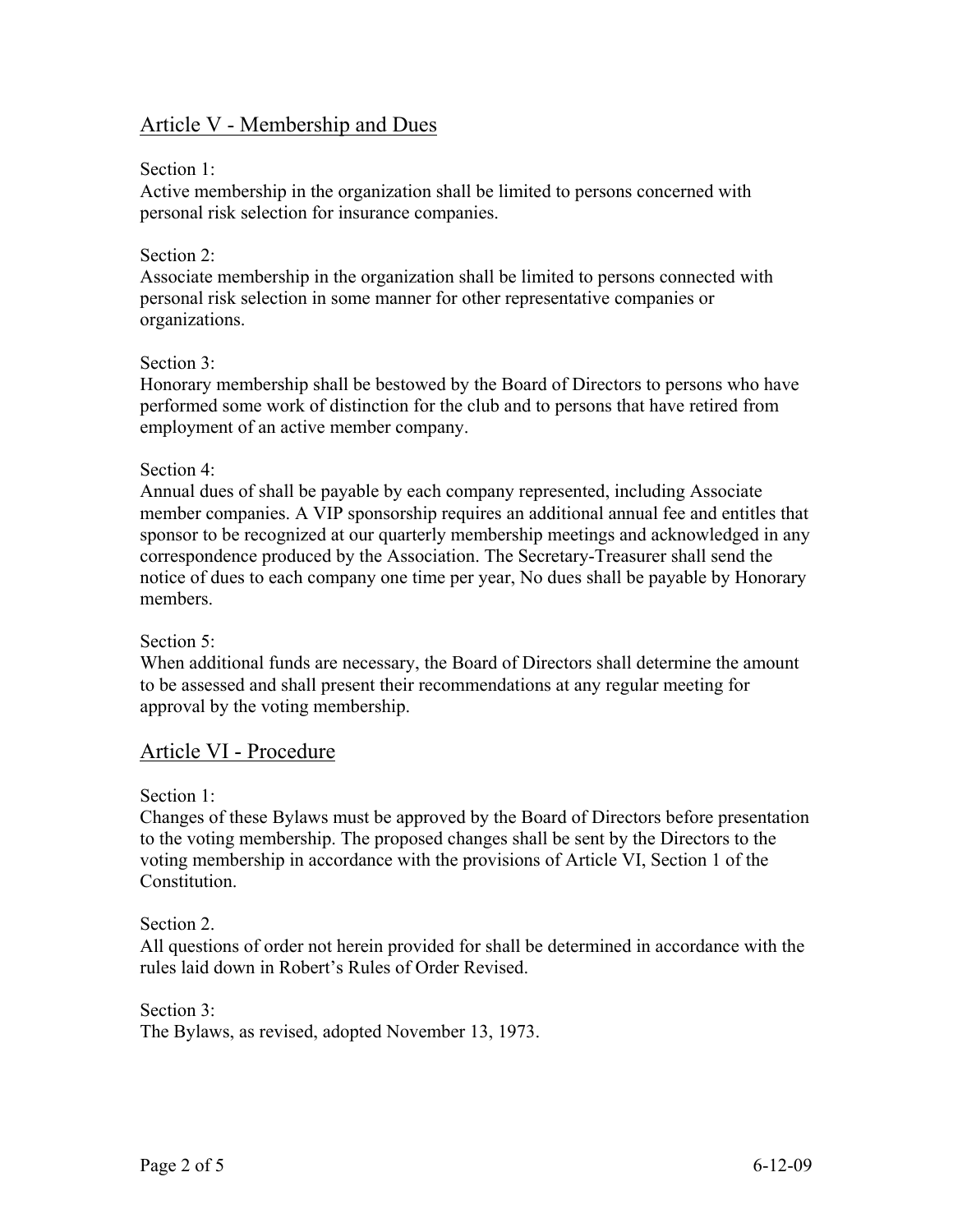# **Constitution**

# Article I -Directors and Officers

Section 1:

The government of this organization, the direction of its work and the control of its property, if any, shall be vested in a Board of Directors composed of the current officers of the Club and no less than 2 and no more than 5 members from the general membership, appointed by the Board of Directors.

Section 2<sup>-</sup>

The following officers are to be elected in accordance with the provisions of Article IV, Section 3: President, Vice President and a Secretary-Treasurer.

#### Section 3:

A quorum of Directors shall consist of a majority of the currently active Directors, and a quorum being present, a majority vote is required to pass on any actions recommended by the Board.

Section 4:

The term of office for Directors from the general membership shall be one year or until their successors are duly appointed and qualified. The names of the Directors are to be given to the Board of Directors at the beginning of each fiscal year.

# Article II -Duties of Officers

#### Section 1, President:

It shall be the duty of the President to preside at all meetings, execute all authorized written contracts and obligations in the name of the organization, perform such other duties as generally pertain to the office, and to serve on the Board of Directors for the fiscal year following his/her term in office.

#### Section 2, Vice President:

It shall be the duty of the Vice President in the absence of the President, to assume the duties of the office of President and to succeed to the office of President at the beginning of the next fiscal year.

#### Section 3, Secretary-Treasurer:

It shall be the duty of the Secretary-Treasurer to send notice of all meetings and keep an accurate record of all the meetings, conduct all correspondence, keep on file reports of officers and committees, if any, collect all dues and fees and give receipts therefore and keep an accurate account of same, submit a complete report at the annual meeting and perform such other duties that ordinarily pertain to the office.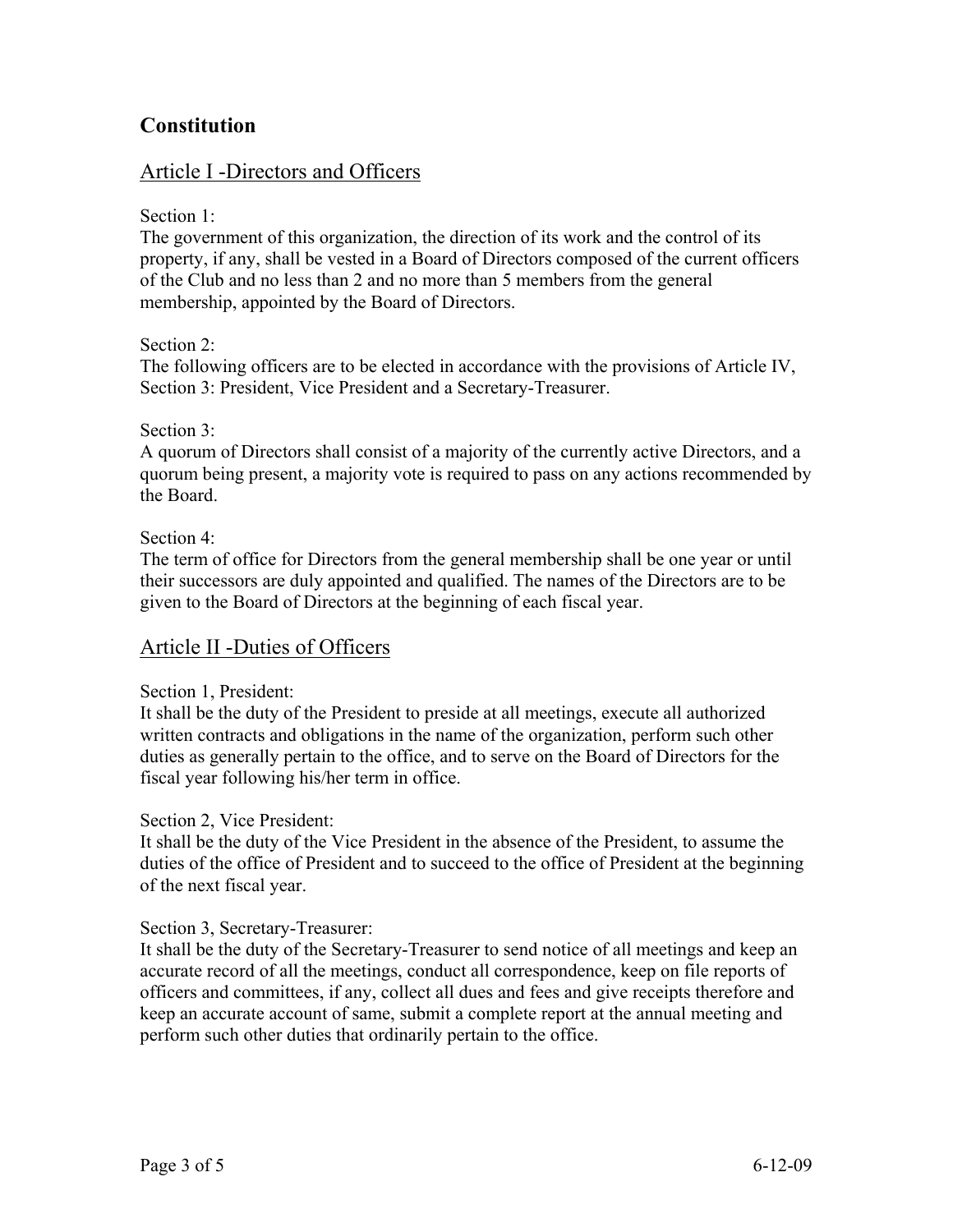# Article III -Appointments and Committees

### Section 1:

The President shall promote the interests of the organization through the appointment at each meeting, if he/she so desires, of a chairman to conduct the order of discussion of the next meeting, and shall direct the activities of the organization through the appointment of special committees as may be deemed necessary from time to time.

# Article IV -Meetings and Elections

#### Section 1<sup>-</sup>

Regular meetings, if possible, shall be held on the same day of the month for any one fiscal year. It shall be the duty of the Secretary-Treasurer to announce such day and time at the request of the President.

### Section 2:

Special meetings of the board may be called by the President upon five day's notice to each Board member. It shall be the duty of the Secretary-Treasurer to give such notice at the request of the President.

### Section 3:

A quorum for any regular meeting or any special meeting shall consist of representative Active and Associate members from a majority of the companies that have currently paid-up dues, and a quorum being present, a majority vote shall be considered as reflecting the actions of the Board. Honorary members shall not have the right to vote.

# Article V - Indemnification of the Board of Directors

#### Section 1:

Every board member and their executors, administrators and estate shall at all times be indemnified and saved harmless out of the funds of *KCRSC*, from and against:

1. All liability and all costs, charges or expenses whatsoever that such board member sustains or incurs in or about any action, suit or proceeding that is proposed, commenced or prosecuted against him/her, for or in respect to any act, deed, matter or thing about the execution of the duties of his/her office except such liability and such costs, charges and expenses as are occasioned by his/her wilful neglect or default, and

2. All other approved costs, charges or expenses that they sustain or incur in or about or in relation to the affairs of the *KCRSC.*

# Article VI - Dissolution

#### Section 1:

Any proposal for the dissolution, merger or incorporation of the *KCRSC* shall be presented at a duly called Annual or Special Meeting called for such purpose, provided